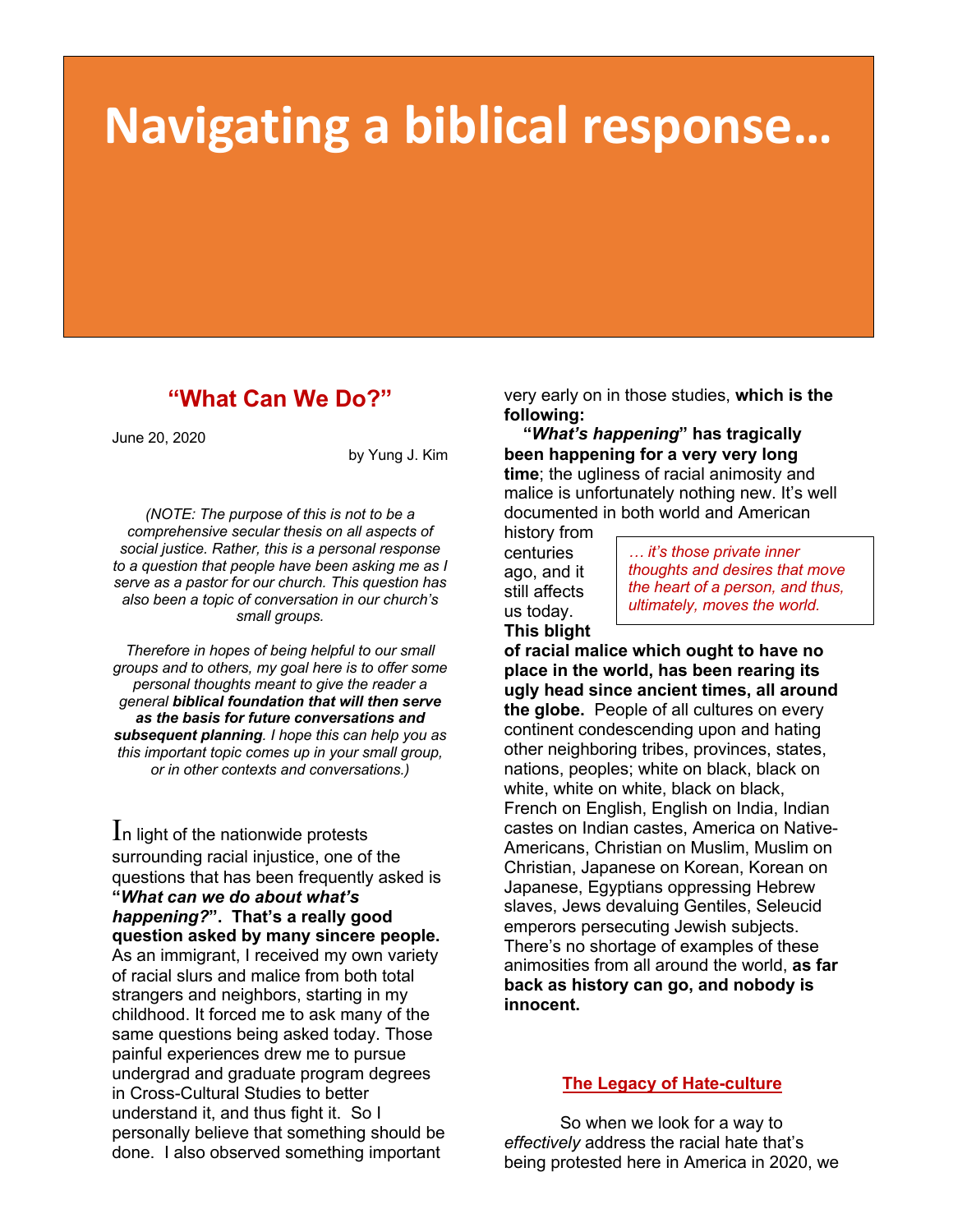actually need to get more ambitious and search for a remedy for hate, at large. That's the longer and more effective endgame. *Otherwise, as seen above, we're just playing musical chairs of hate; the positions may change, but the hate's still there.* And in the interest of getting a more permanent remedy, it's better to address an overarching issue which will then take care of everything from which it flows.

 **So what is an overarching issue here? Simply: People often default to hate. Hate shows up everywhere people are.** History has shown this. It has also shown us that *any and all people can be BOTH the victim AND the perpetrator of hate at various times in various degree***s.** History has shown that no skin color is immune to harboring hateful attitudes towards their fellow man.

 How does hate form? Hate can come from a variety of sources, sometimes a combination of. Hate can come from being taught to hate by your family and/or friends, both explicitly and implicitly. It can come as a result of hurtful experiences and then lack of forgiveness. It can come from fear of the different and unfamiliar. It can come from disagreement. It can come from plain ignorance and prejudice. It can come from our own insecurities and jealousies. To name a few. As you can see, **hate comes from the inside. It comes from selfobsession and our failure to love the "other".** This is the *culture of hate*, and this culture is blooming.

#### **Replacing "Hate-culture" From the "Inside"**

 *So this hate-culture needs to be replaced, or in a more nuanced biblical understanding, our present culture corrupted by sin needs to be repaired and redeemed by Christ and His culture.* But that isn't an easy task, and because sin and culture is so deeply ingrained in both individuals and in a collective conscience, it often takes time. Many of us see what's going on in 2020, and understandably we

*…the way to change a heart is to win the heart…a heart won is a heart changed from inner conviction.*

want **a fast solution today to fix what is the result of literally millennia of hateculture. But that's simply not a logical expectation to hold.** What we need to understand is that culture and people are intricately tied together. **Thus, repairing a culture means effecting a change** *inside the people's heart and thinking***. And then those changed people begin to change the culture, and vice-versa. The cycles can then feed into each other. And this takes time**.

 Now some may feel that coercion by intimidation-force or by shame-force is a faster, efficient way to effect a change of heart in a person. But history has shown that coercion is not an effective longterm solution.

 **It's my personal belief that the way to change a heart is to win the heart…a heart won is a heart changed from inner conviction.** *Inner change is superior to coerced change***, and it's not even close**. Coerced change is more likely to coerce a change in someone's external behavior than lead to actual sincere change on the *inside in* one's inner thoughts and desires, where hate can often hide undetected. **It's those private inner thoughts and desires that move the heart of a person and thus, ultimately, moves the world. I'd prefer to pursue that kind of more powerful inner change. How?**

#### **"Christ-culture"**

 Jesus Christ offered an invitation to all to receive His love and forgiveness, to walk with him, and to be with him as the only pathway to winning and birthing a new heart in such a way that it will be injected with the needed set of desires that will lead to the unique generosity (grace), patience, mercy, forgiveness, wisdom, and will required to redeem all the millennia of Darkness and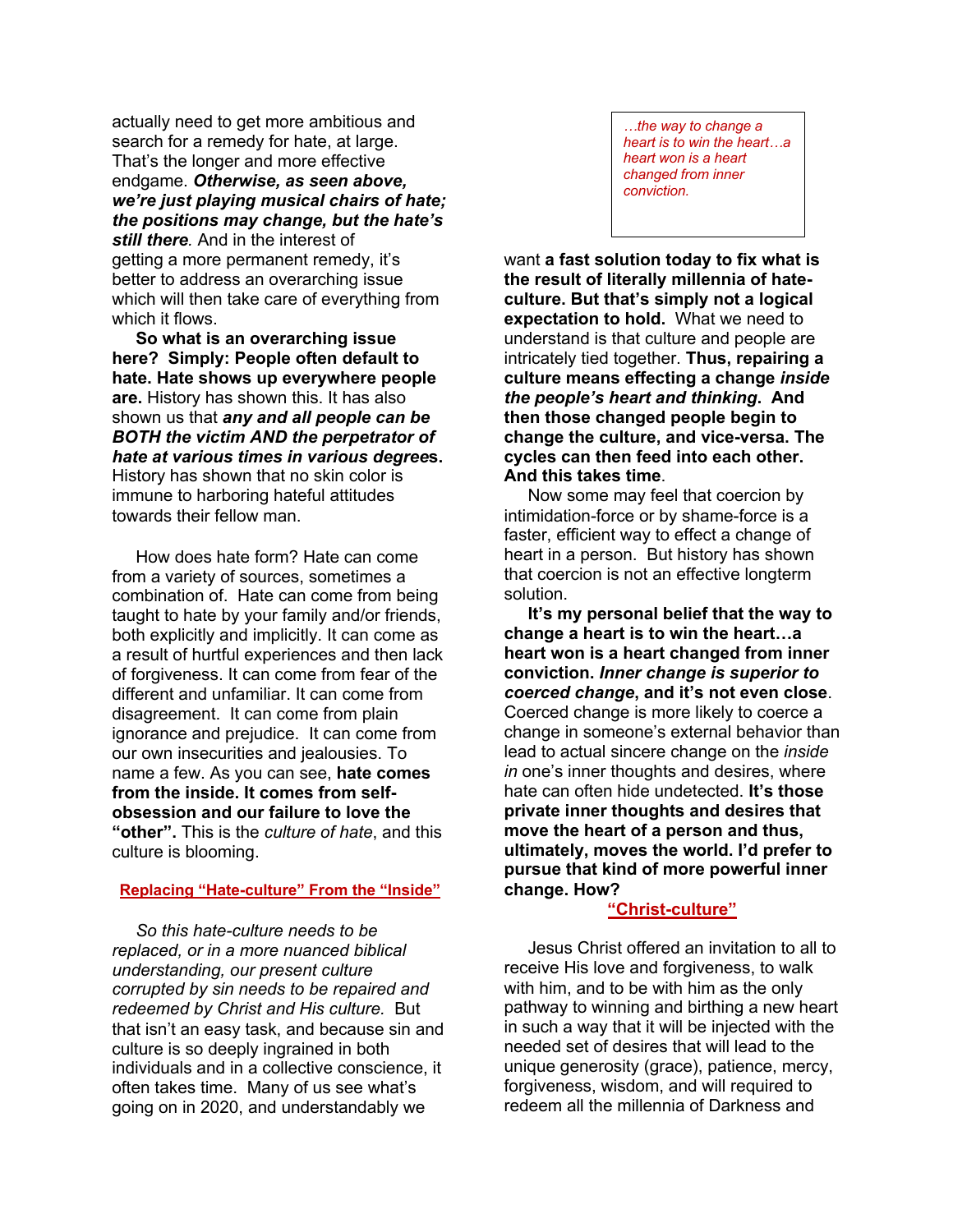hate that we're all so sick of. **This is how to repair and effectively root out the culture of hate with the** *culture of Jesus***. This is the only culture that provides the kind of environment, grace, and nutrients that humankind needs to transform. It's the "kingdom of heaven" which Jesus ushered in and proclaimed in His gospel, and offers to every age, tribe, tongue, and nation** (for more on this kingdom, see Matt. 4:23 - 7; Revelation 7:9; Galat. 5:22-26).

 So when the question, "What can we do about what's happening?" is posed, I, as an imperfect but willing follower of Christ, can only point to what **His Word has already taught us on that important topic**. We need to humbly, faithfully do what we have already been doing...doing our best to start with myself, self-assess, and **build my own identity upon the person of Jesus and on what He did and taught:** 1) **Remember and love our merciful,faithful Lord YHWH with all our** heart, soul, and strength, **and**  2) **Love my Neighbor as Christ loved me, with** sacrifice, generosity, forgiveness, power, patience, healing, and endurance.

#### **Have We Seen this Christ-culture Repair Other Cultures?**

Our congregation has been committed to this kind of mission of enjoying and then sharing the culture of Christ and His Gospel for several years, and as a result, we have been blessed with opportunities (both here in Silicon Valley and with a Paiute community in Bishop, CA) to share the culture of Jesus with people across different cultures, backgrounds, and socioeconomic situations. It took time, but we began to see the fruits from sharing the loving culture of His Gospel. **We have literally witnessed lives and hearts and hatred get healed and change** (we have records of testimonials testifying to the power of Jesus to heal). This was a result of Christ winning our own hearts, us enjoying the love and new life that He gave, and then turning around and sharing this experience with other fellow human beings. And that

has been so filling and beautiful for us to be a part of that our church is now actively pursuing more opportunities to share the fruits of Christ's culture in our community right here in Silicon Valley where God has placed us. So we're going to continue loving God and loving our neighbors, and as we do so, **God will organically guide us into exactly those opportunities that He's planned specifically for us to address,** doing our part in the greater fight of replacing the culture of hating others and hating God. **Look, no single church can do everything, but every church can do something. And so we will keep seeking**  and responding. And we pray and trust that our neighboring churches will seek and follow God's will into whatever context and manner that He has planned for them as well.

 This is not meant to be a flashy, easy answer, but for this issue which

*…History has shown that no skin color is immune to harboring hateful attitudes towards their fellow man.*

has caused so much pain in our world, I'm no longer interested in flashy and easy. When it comes to pursuing a remedy for hate, racism, and any other social ill (**all fruits of Sin**) I'll take the deep and lasting solution every time. And that's what Christ proclaimed when He preached about the fullness of the kingdom of God as opposed to the thinness and temporality of the kingdom of this world. As a follower of Christ, I choose to take Him at His word about that.

 I can take His word for it because I've seen a person come across a person of another skin color that they fear, or dislike, or hate, and when that person does as Christ, then there is only room for patience, and loving that person in front of you, and having a generous heart towards one another, even towards those who sought to kill and torture you (there are many well known cross-cultural forgiveness stories that we can read about, such as Corrie Ten Boom or Louis Zamperini). **In Christ's culture, there's no room for hate for one**